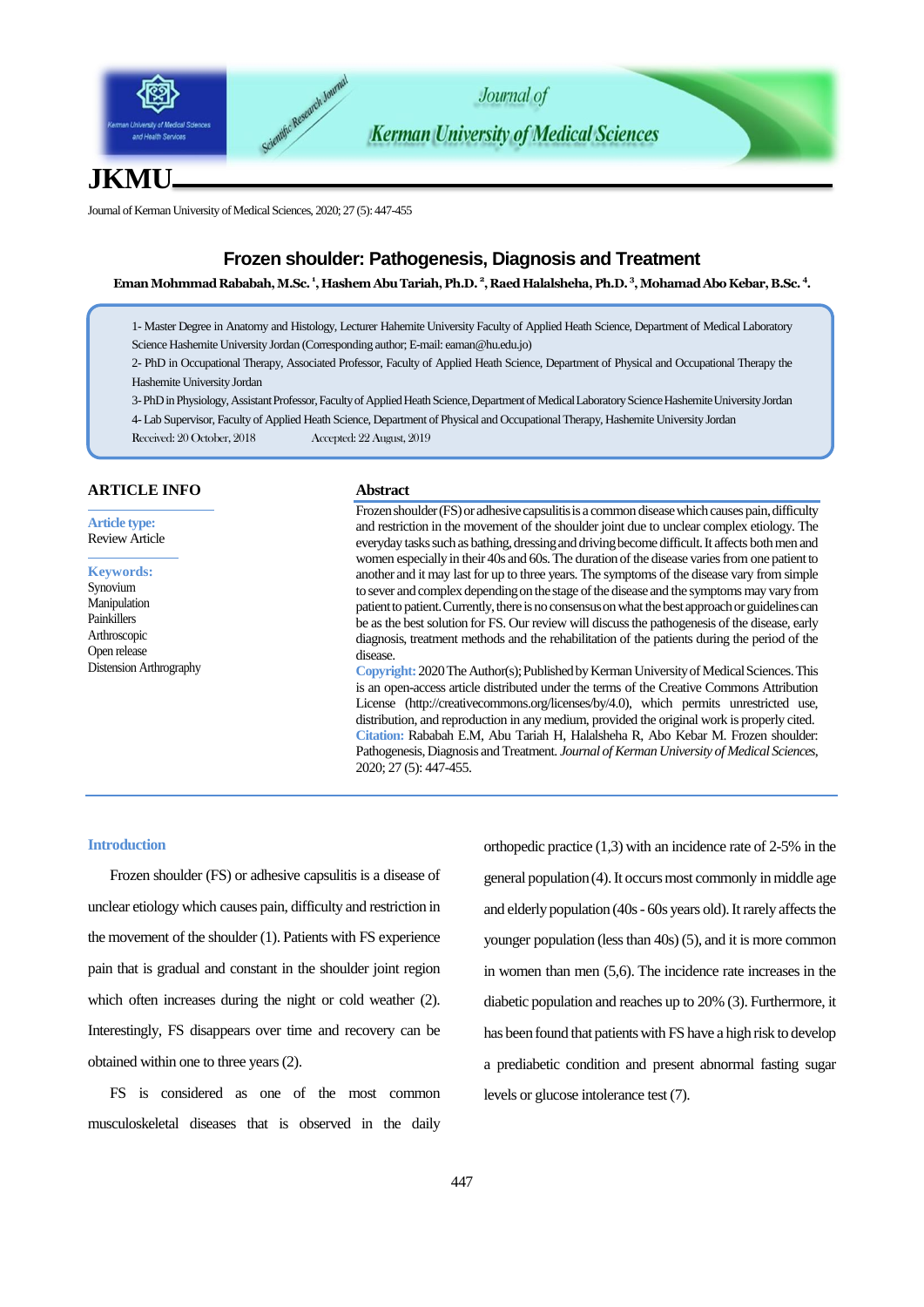The term FS was first used by Codman. In this disease, the main symptoms are pain near the insertion of deltoid and limitation in elevation and external rotation with a normal radiological appearance (5,8). In 1945, Naviesar used the term "adhesive capsulitis" instead of FS to define these symptoms (8). Currently adhesive capsulitis is used by several researchers and clinicians as well as by the American Academy of Orthopaedic Surgeons (AAOS)(9) in their definition of frozen shoulder.

Many arguments are put forward concerning the classification of FS, but it is generally ordered into two categories namely idiopathic (primary adhesive capsulitis) and acquired (secondary adhesive capsulitis), while the intrinsic type is not recognized (4). Zuckerman classified FS into primary and secondary and subdivided secondary FS into intrinsic, extrinsic, and systemic ones (10). The intrinsic group embraces the patients who have limitations in active and passive range of motions that occur in association with shoulder joint disorders (10,11). While the extrinsic group follows a distinguishable abnormality outside the shoulder such as trauma (2). The systemic group is related to the patients who have systemic disorders such as diabetes mellitus (10,11) and thyroid disorders (2).

#### **Pathology**

FS usually arises without an obvious preceding cause, or less commonly it can be associated with local or systemic disorders (1). FS often develops slowly following three different stages: the freezing, frozen, and thawing stages. Each stage can last for a number of months (12). The restriction in daily tasks and even simple movements such as, dressing, driving, normal sleeping, and bathing become impossible.

The first stage (freezing stage or painfull stage) is initiated by painful and contracture of the glenohumeral joint (5,13) as well as restriction in the range of active and passive movements of the shoulder joint (13,14). The range of motion (ROM) is mostly full with pain at the end of motion and the pain usually appears at night with sleep interruptions and it appears at rest especially when lying on the effected side. This stage may last between three to eight months (15). The second stage (adhesive stage, frozen or stiffness stage) may last four to six months. The pain in this stage starts to decrease and the progressive loss of glenohumeral motion occurs during this stage and pain is restricted to the end of stretching motion of the joint capsule (15). The third stage (recovery stage or thawing phase) lasts from one to three months and it is characterized by a decrease in pain and its gradual return and improvement of motion. The external rotation improves first followed by abduction and internal rotation (15).

Some studies suggested that the main cause of FS is the inflammatory contracture of the joint capsule which can be observed by using arthroscopy (1). Moreover, it was indicated that the increase in the amount of collagen fibers as a result of inflammatory reaction is the main cause for stiffness and fibrosis of the capsule leading to pain and restriction of the joint movement (13,16–18). Evidence shows that the activity of matrix metalloproteinases is one of the most acceptable molecular pathways which clarifys the frozen shoulder changes (19).

Some researchers consider a link between the changes in FS with the changes in Dupuytren's contracture even there is no evidence whether FS is a process similar to Dupuytren's contracture (1,5,17,20). New studies suggested that smoking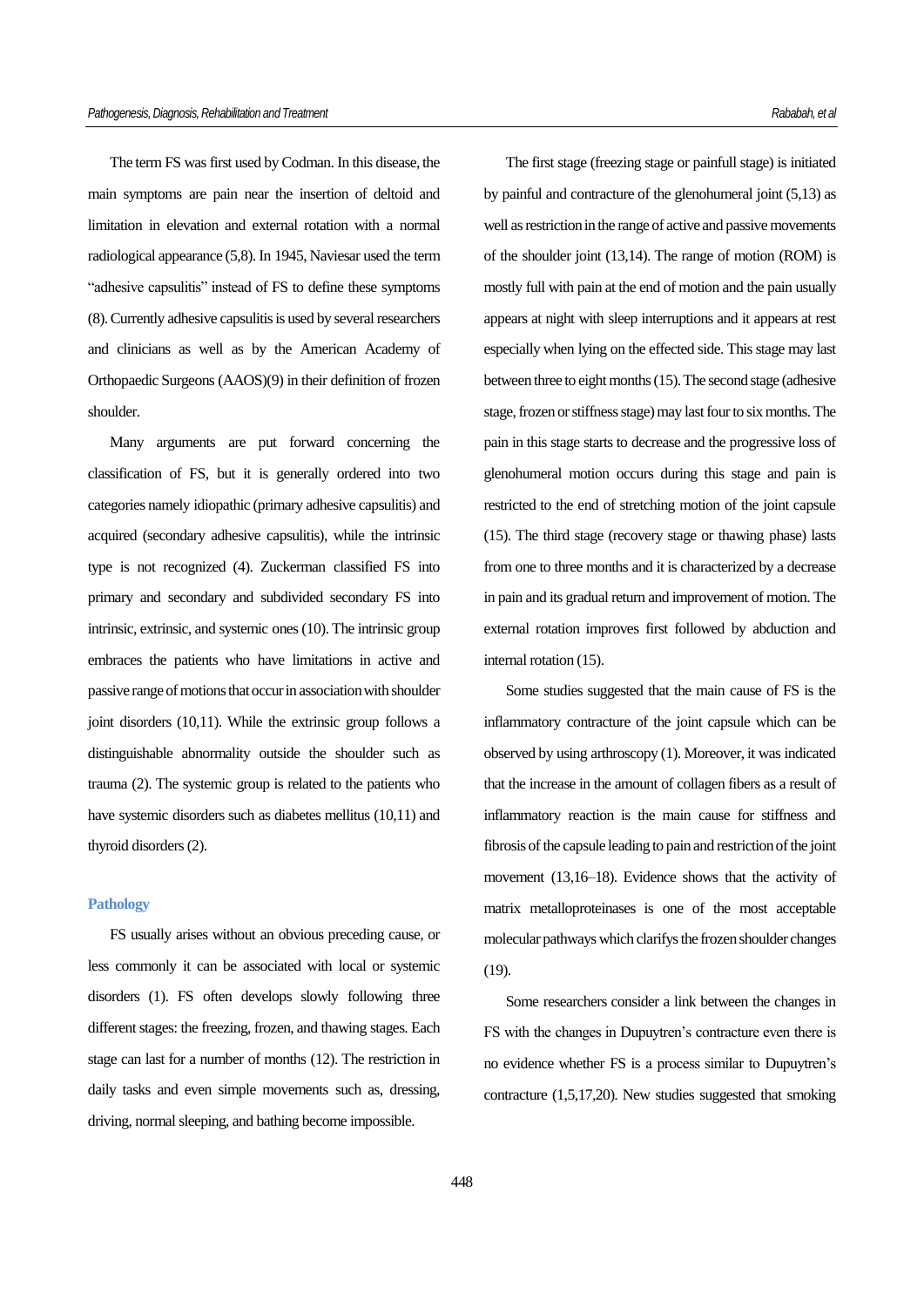can be considered as one of the risk factors that will induce FS (21).

#### **Histological findings in the Synovium**

The inflammatory reactions in the frozen shoulder capsule can be recognized histologically (13). An immunehistochemical study reported the presence of collagen type III fibers in the anterosuperior capsule of FS patients as well as the increase in the transforming growth factor (TGF)-beta, plateletderived growth factor (PDGF), and hepatocyte growth factor in FS patients when compared to those with nonspecific synovitis (22). Angiogenesis and neurogenesis were also found in the subsynovial layer (1,13,23). Also, the molecules related to mechanical stress appeared in the FS synovium (1,24). The fibrotic process can be confirmed by the presence of vimentine –positive cells in the joint capsule (13,25) at the same time using scanning acoustic microscopy specifying that the stiffness of FS capsule was greater than the stiffness of shoulder with rotator cuff tears  $(4)$ .

#### **Diagnosis**

The early diagnosis is very important in treatment and helps to decrease the degree of stiffness and prevent long periods of pain. The diagnosis of FS depends on the history, signs and physical examination to the arm and shoulder. The stage and severity of the disease can be determined by following basic tests administered by a doctor as well as imaging investigations such as X-ray and MRI which play an important role in identifying structural problems. Blood tests, radiography and ultrasound are not the routine tests to diagnose FS and these investigations usually give normal results (26).

## **Examination**

The examination and assessment of both passive and active shoulder movement for both upper limbs should be performed. Flexion, abduction, internal and external rotations are commonly examined (27). Most researchers suggest that about 50% decrease in the range of shoulder motion is a principle symptom for diagnosing FS (28).

#### **Laboratory findings in frozen shoulder**

There are certain hematological and immunological laboratory tests that are usually used to aid in diagnosing FS including complete blood cell count (CBC), erythrocyte sedimentation rate (ESR), C-reactive protein (29), thyroid-stimulating hormone (TSH) or Free thyroxine index (FTI) (30,31), human leucocyte antigen B27 (8) and serum blood sugar or glucose tolerance test (32). But, the history and physical examination are the basic routine methods for diagnosing FS (26). Some researchers reported the absence of autoantibodies in the serum of patients having the frozen shoulder. This supports the assumption that there is no autoimmune basis associated with this disorder (33). One of the most important laboratory findings is the significant increase in the lipids levels in the sera of FS patients (34).

### **Radiographic and imaging tools**

A series of anteroposterior, lateral scapular and axillary view images are usually acquired to identify any changes in the anatomy of the shoulder joint or any abnormalities in the bone mineral density (BMD) as a result of limited shoulder movement or disuse. Generally, a plain radiograph would often show signs of decrease in the BMD at the head of the humerus after two months of the inception of FS symptoms (1).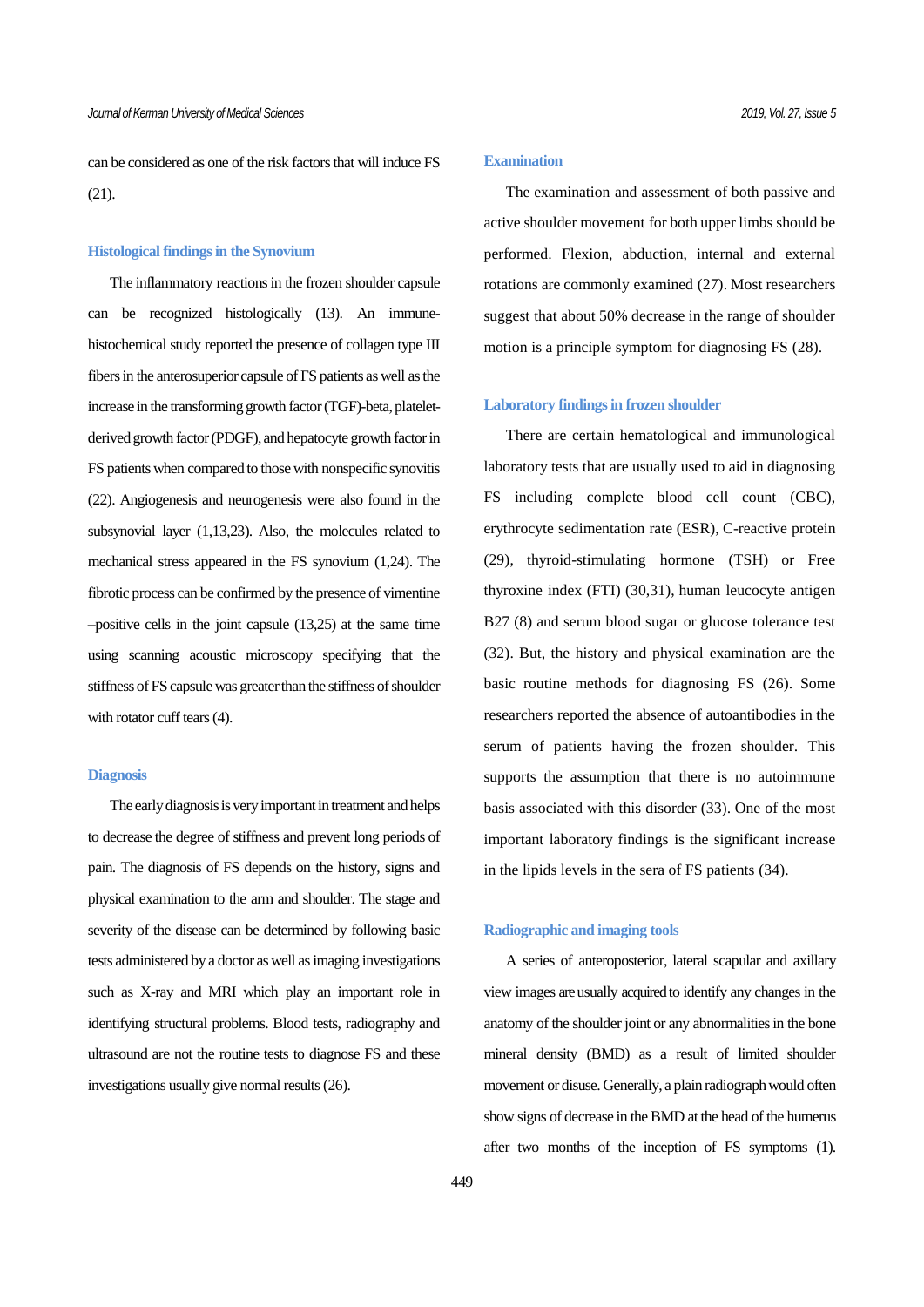Magnetic resonance imaging (MRI) has been used to detect an increase in the thickness of the capsule (35,36) as well as chronic synovitis, especially at the axillary region and coracohumeral ligament in the patients with frozen shoulder (8,37). Moreover, arthrography can be used for the assessment of FS (38), since it can detect the decrease in the joint volume which specifies the shortening in the capsule (1) with destruction of the axillary recess and subscapularis bursa (39). Some studies recognized that dynamic sonography can be considered as a consistent technique for diagnosing FS (40).

## **Treatment options for frozen shoulder**

The main objectives of FS treatment are to alleviate the pain and preserve the mobility and flexibility of the shoulder since the severity of the disease continues for several years (2-3 years). Selecting the treatment approach is dependent upon the stage of the disease (8). Most researchers classify the treatment approaches into two categories: conservative and interventional therapy (26). The safest method of treatment is Motion Restoring Exercise, while the most risky treatment is surgery.

## **Conservative approaches Painkillers**

Non-steroidal anti-inflammatory drugs (NSAIDs) (i.e. Ibuprofen) and Acetaminophen (i.e. Paracetamol and Tylenol) are recommended for prolonged use to alleviate the pain. Nevertheless, the patient should follow the doctor recommendation since not all painkillers are suitable for every patient.

## **Exercise**

It has been found that frequent and gentle exercises are better than intensive physiotherapy to prevent shoulder stiffness (8). Mild regular active exercises such as Codman's pendular exercises may help to decrease pain and conserve the tissues within and around the joint (41). Moreover, there was a significant improvement in 90% of patients with stage 2 adhesive capsulitis who performed twice a day four selfstretches (These stretches include passive flexion, horizontal adduction, internal rotation behind the back with the unaffected arm, and external rotation at  $0^{\circ}$  using a cane (42)).

#### **Corticosteroid injections**

The injection of steroids into the intra-articular glenohumeral joint reduces pain and swelling, and thus decreases the duration of the disease (43). Studies reported that intra-articular steroid injections could be more effective if they are used in the early stage of the disease (stage 1) (44–46). Some researchers advise against repeated corticosteroid injections as they may cause damage to the shoulder structures (47). Therefore, the duration of three to four weeks is recommended between each injection.

#### **Superficial heat and cold**

Superficial hot and cold packs are commonly used to promote repair and healing processes (41). Heat therapy using dry or moist packs is thought to reduce pain and stiffness of both joints and muscles. Placing cold packs after 10 minutes of heat therapy will reduce the inflammation and induce muscle relaxation, but studies recommend that cold packs should not be used more than 30 minutes as this will cause destruction to the skin or deeper tissues (41).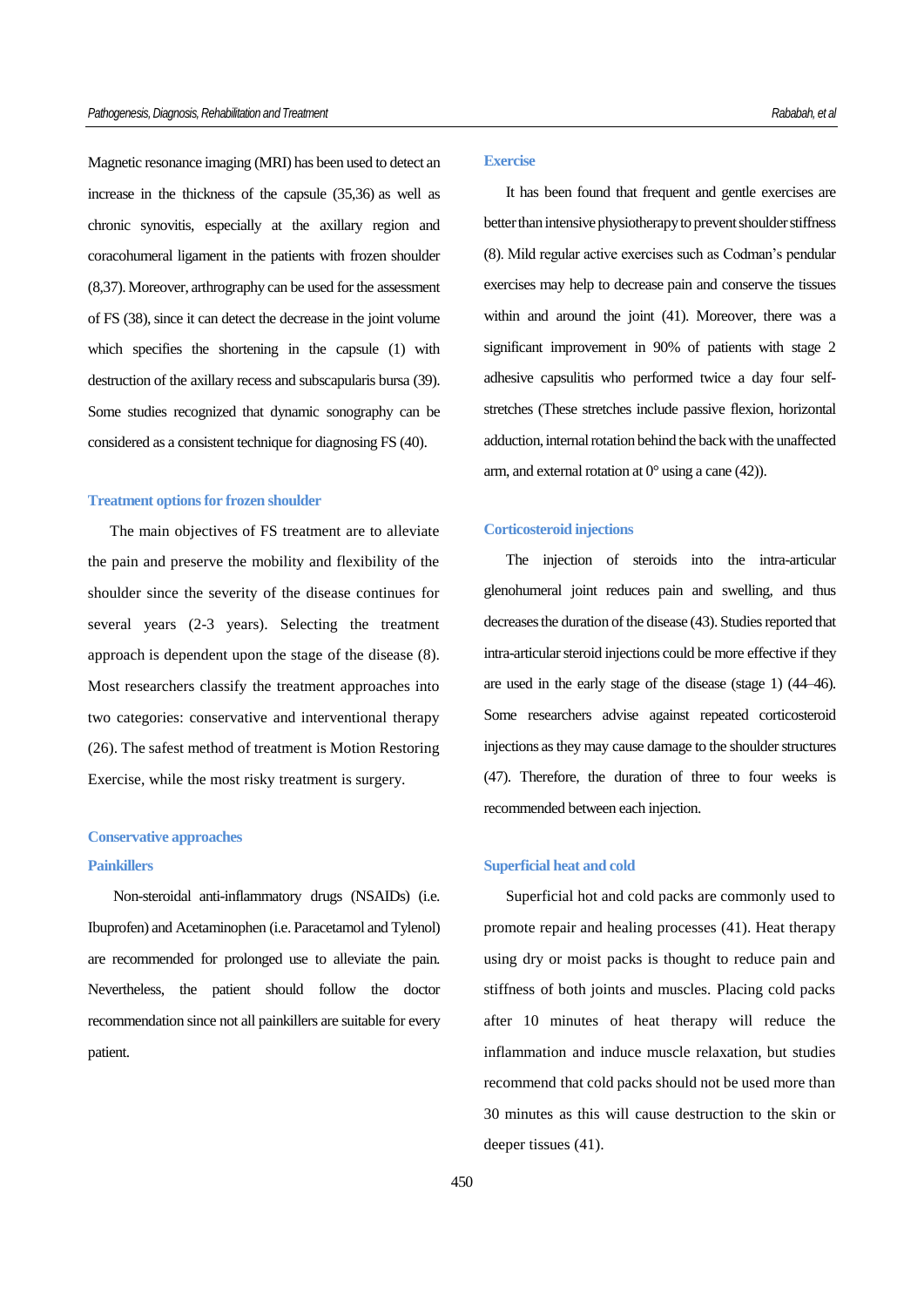## **Physiotherapy**

Several studies emphasize the importance and effectiveness of physical therapies in the treatment of FS (43). Moreover, physical therapy is a valuable tool in reducing inflammation and pain which allow re-establishing the normal shoulder movement (48). Physiotherapy depends on repetitive stretching exercises and improvement can be obtained in most cases (49). The studies recommended that using Transcutaneous Electrical Nerve Stimulation (TENS) along with physiotherapy, exercises and manual methodswill improve the function and pain release of shoulder joint (50, 51).

### **Distension Arthrography (hydrodilatation)**

A hydrostatic technique or Brisement method is based on injecting fluids such as saline or saline with steroids into the glenohumeral joint in order to stretch or break free the capsule (27). 30 ml of saline containing steroid will be injected into glenohumeral joint leading to the distention of the capsule, then the capsule will be ruptured as a result of high pressure (800 mmHg up to a maximum of 1500 mmHg) (28, 52) and the destruction usually occurs for either the biceps tendon sheath or the subcoracoid bursa (27). Many studies recommended that the distension arthrography is a reliable, safe and active tool for treating FS (52,53).

However, currently there are many unanswered questions concerning the mechanical aspects of this method. It is unclear whether capsule rupture must be achieved in order for the procedure to be successful or the dilatation is the key element of the treatment (52).

# **Interventional therapy Manipulation under anaesthesia**

Manipulation under anaesthesia is one of the most common techniques used to improve the range of motion in the FS within three months, particularly in patients who are unable to tolerate pain. Following this method, the shoulder joint is moved smoothly under general anesthesia (8).

#### **Surgical release or Arthroscopic Release**

Arthroscopic surgery is considered as a valuable tool in the treatment of FS (54). It is used to remove scar tissues or adhesion and any extra structures in the joint. This helps to speed up the recovery phase and release the stiffness. Arthroscopic surgery includes making two to three small incisions around the shoulder joint and then inserting an arthroscope through one of them in order to visualize the internal joint structure. This approach provides a very specific and selective capsular release (27).

Arthroscopic treatment is an effective therapy in the most resistant forms of FS. It was recommended that arthroscopic release can replace the manipulation under anesthesia (MUA) especially in diabetic patients because it decreases pain, reduces the recovery time and helps to return full range of movement without complications  $(8,55,56)$ .

#### **Open Release**

The open release approach is often used to remove any adhesion in the capsule and it allows the removal of intra and extra- articular structures. It is the most invasive method and it is only considered when arthroscopic (57) or manipulation release have failed in treating patients with FS (58). The open release includes releasing the subacromial and subdeltoid bursal adhesions, the corocohumeral ligament and the rotator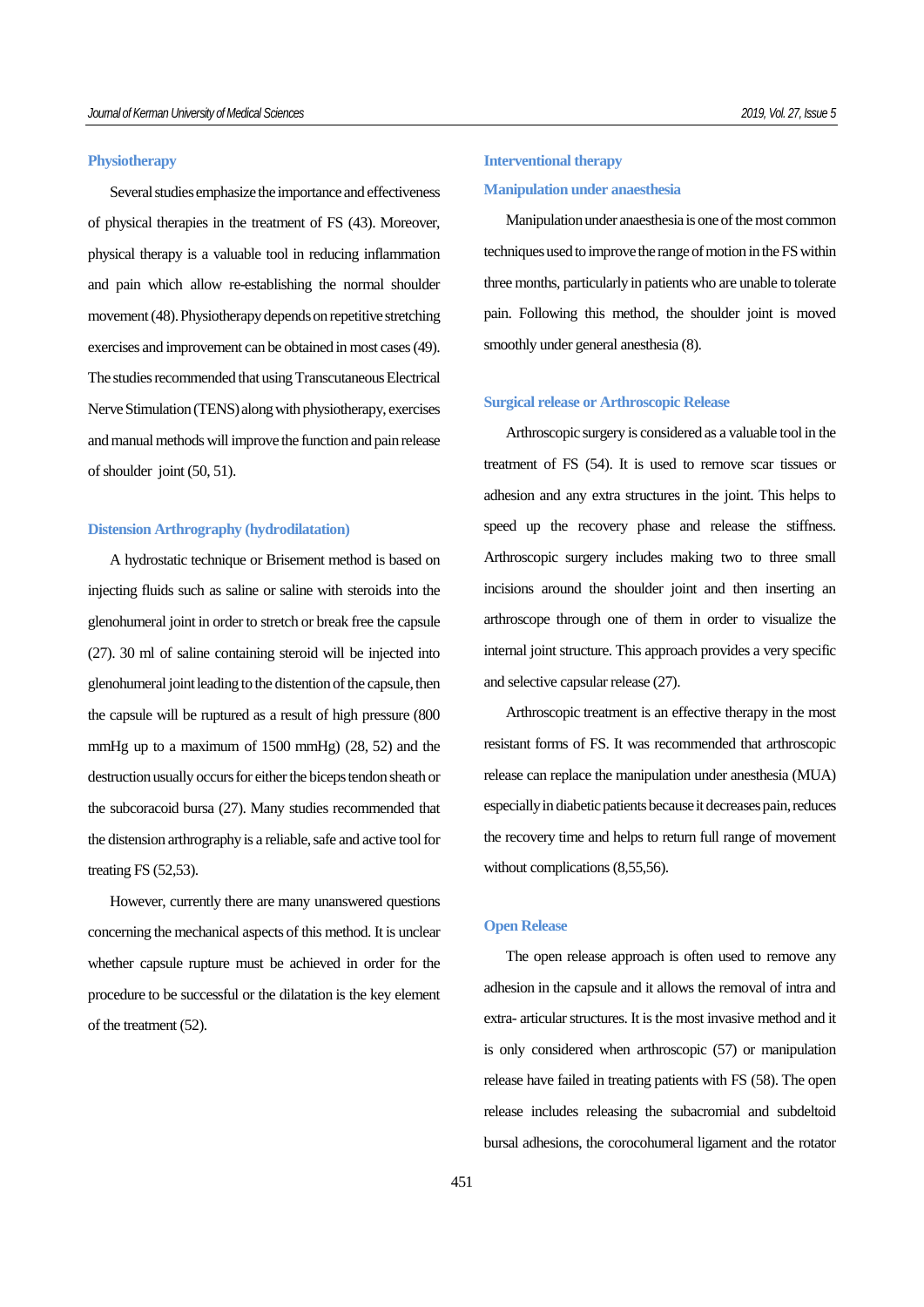interval utilizing a delto-pectoral method (57,59). This approach has been recommended in the past with rare cases as an effective treatment method in most resistant cases of frozen shoulder especially with post-operative cases (27).

## **Preventing frozen shoulder**

Disuse is the main cause for FS. Activities and exercise maintain and increase the blood supply to the tendons and ligaments which is essential for the viability of these structures. Reducing the stress in the shoulder area and vitamin D as well as healthy diets also play a great role in decreasing the incidence of FS (60).

## **Rehabilitation**

Many prospective and retrospective studies investigating the efficiency of rehabilitation after recovering from adhesive capsulitis indicated that higher extents of pain decrease scores and improvement in the ROM after different treatment methods (3). These studies indicated that administrating physical therapy in early stages may result in high improvement in the range of motion. However, the recovery of ROM and function was faster and better when physiotherapy was combined with intraarticular corticosteroid injection in comparison with injection therapy alone.

## **References**

- 1. Tamai K, Akutsu M, Yano Y. Primary frozen shoulder: brief review of pathology and imaging abnormalities. J Orthop Sci 2014; 19(1):1-5.
- 2. Ryan V, Brown H, Minns Lowe CJ, Lewis JS. The pathophysiology associated with primary (idiopathic) frozen shoulder: a systematic review.

## **Role of Occupational therapy in frozen shoulder**

Occupational therapists play a significant role in helping patients with frozen shoulder to return to their daily tasks and activities especially in severe cases (61,62). Occupational therapy usually depends on different types of interventions to evaluate and treat conditions of the shoulder complex associated with FS. These interventions vary from preliminary activities, such as modalities and ROM, to occupation-based interventions concentrating on client-centered roles and objectives. Interventions can be used in acute, subacute, chronic, and postoperative stages (62). A case report showed that using the occupation-based intervention in the early stages of diagnosis is very important in reducing pain and improving the range of motion (63).

## **Conclusion**

Frozen shoulder is a common self-limiting condition in which the shoulder movement becomes restricted. The diagnosis of this condition is usually based on the physical examination and medical history of the patient. Treatment selection is dependent upon the FS stage and the complexity of the symptoms. Rehabilitation of the patients during the FS period is very crucial to alleviate the pain and symptoms and it may also be required after the completion of the treatment since patients do not regain the full range of shoulder motion in most cases.

BMC Musculoskelet Disord 2016; 17(1):340.

- 3. Manske RC, Prohaska D. Diagnosis and management of adhesive capsulitis. Curr Rev Musculoskelet Med 2008; 1(3-4):180-9.
- 4. Hagiwara Y, Ando A, Onoda Y, Takemura T,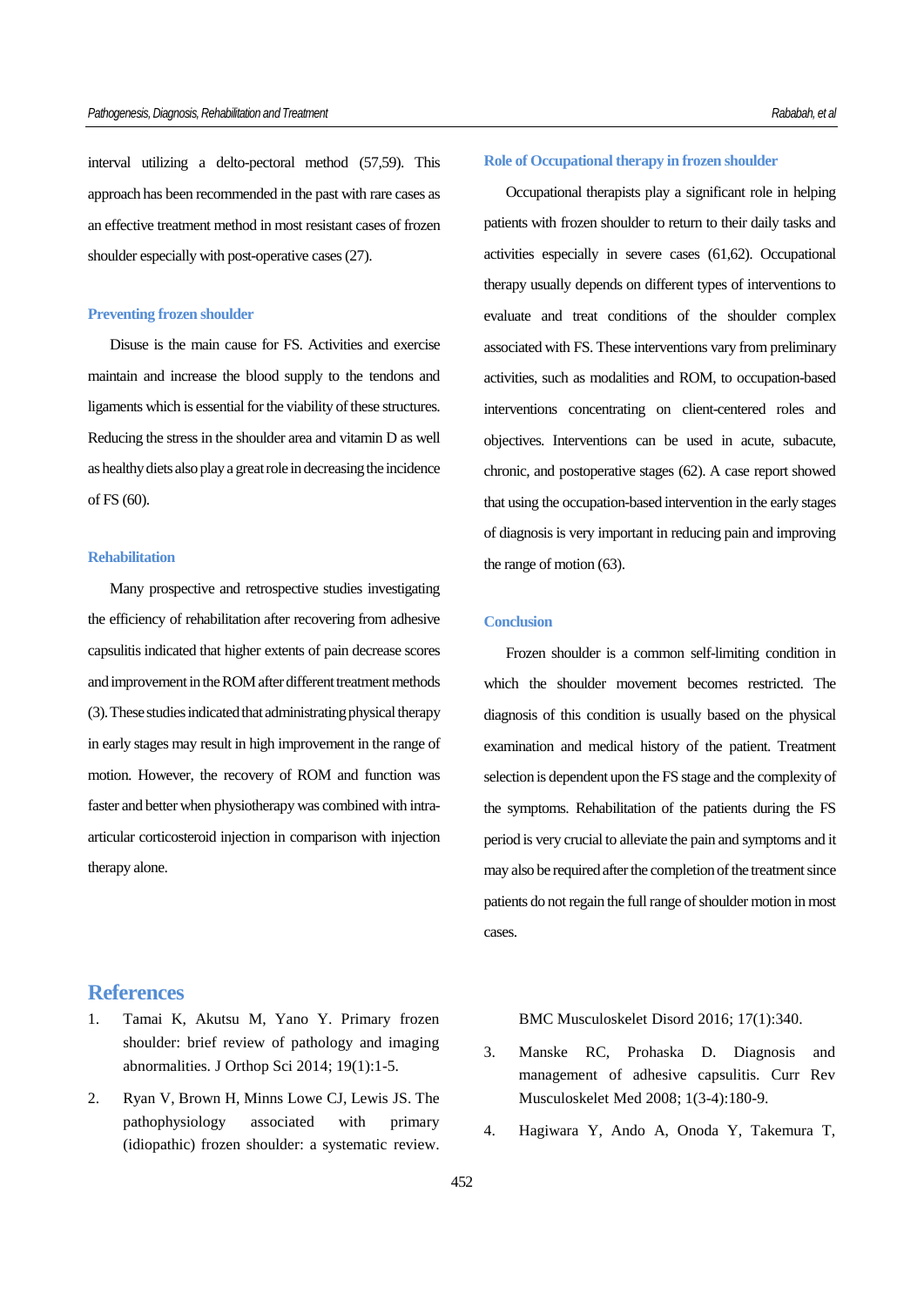Minowa T, Hanagata N, et al. Coexistence of fibrotic and chondrogenic process in the capsule of idiopathic frozen shoulders. Osteoarthr Cartil 2012; 20(3):241-9.

- 5. Uppal HS, Evans JP, Smith C. Frozen shoulder: a systematic review of therapeutic options. World J Orthop 2015; 6(2):263-8.
- 6. van der Windt DA, Koes BW, de Jong BA, Bouter LM. Shoulder disorders in general practice: incidence, patient characteristics, and management. Ann Rheum Dis 1995; 54(12):959-64.
- 7. Tighe CB, Oakley WS Jr. The prevalence of a diabetic condition and adhesive capsulitis of the shoulder. South Med J 2008; 101(6):591-5.
- 8. Dias R, Cutts S, Massoud S. Frozen shoulder. BMJ 2005; 331(7530):1453-6.
- 9. Orthoinfo. Frozen Shoulder. [cited 2017 Feb 16.] Available from: http://orthoinfo.aaos.org/PDFs/A00071.pdf.
- 10. Zuckerman JD, Rokito A. Frozen shoulder: a consensus definition. J Shoulder Elb Surg 2011; 20(2):322-5.
- 11. Gerber C, Werner CM, Macy JC, Jacob HA, Nyffeler RW. Effect of selective capsulorrhaphy on the passive range of motion of the glenohumeral joint. J Bone Joint Surg Am 2003; 85(1):48-55.
- 12. Anton HA. Frozen shoulder. Can Fam Physician 1993; 39:1773–8.
- 13. Hand GC, Athanasou NA, Matthews T, Carr AJ. The pathology of frozen shoulder. J Bone Jt Surg Br 2007; 89(7):928-32.
- 14. Neviaser AS, Hannafin JA. Adhesive capsulitis: a review of current treatment. Am J Sports Med 2010; 38(11):2346-56.
- 15. Siegel LB, Cohen NJ, Gall EP. Adhesive capsulitis: a sticky issue. Am Fam Physician 1999; 59(7):1843-50.
- 16. Lundberg BJ. The frozen shoulder. Clinical and

radiographical observations. The effect of manipulation under general anesthesia. Structure and glycosaminoglycan content of the joint capsule. Local bone metabolism. Acta Orthop Scand Suppl 1969; 119:1-59.

- 17. Bunker TD, Anthony PP. The pathology of frozen shoulder. A Dupuytren-like disease. J Bone Joint Surg Br 1995; 77(5):677-83.
- 18. Ozaki J, Nakagawa Y, Sakurai G, Tamai S. Recalcitrant chronic adhesive capsulitis of the shoulder. Role of contracture of the coracohumeral ligament and rotator interval in pathogenesis and treatment. J Bone Joint Surg Am 1989; 71(10):1511-5.
- 19. Hutchinson JW, Tierney GM, Parsons SL, Davis TR. Dupuytren's disease and frozen shoulder induced by treatment with a matrix metalloproteinase inhibitor. J Bone Joint Surg Br 1998; 80(5):907-8.
- 20. Bunker TD, Reilly J, Baird KS, Hamblen DL. Expression of growth factors, cytokines and matrix metalloproteinases in frozen shoulder. J Bone Joint Surg Br 2000; 82(5):768-73.
- 21. Bishop JY, Santiago-Torres JE, Rimmke N, Flanigan DC. Smoking predisposes to rotator cuff pathology and shoulder dysfunction: a systematic review. Arthroscopy 2015 Aug; 31(8):1598-605.
- 22. Rodeo SA, Hannafin JA, Tom J, Warren RF, Wickiewicz TL. Immunolocalization of cytokines and their receptors in adhesive capsulitis of the shoulder. J Orthop Res 1997; 15(3):427-36.
- 23. Xu Y, Bonar F, Murrell GA. Enhanced expression of neuronal proteins in idiopathic frozen shoulder. J Shoulder Elbow Surg 2012; 21(10):1391-7.
- 24. Kanbe K, Inoue K, Inoue Y, Chen Q. Inducement of mitogenactivated protein kinases in frozen shoulders. J Orthop Sci 2009; 14(1):56-61.
- 25. Uhthoff HK, Boileau P. Primary frozen shoulder: global capsular stiffness versus localized contracture. Clin Orthop Relat Res 2007; 456:79-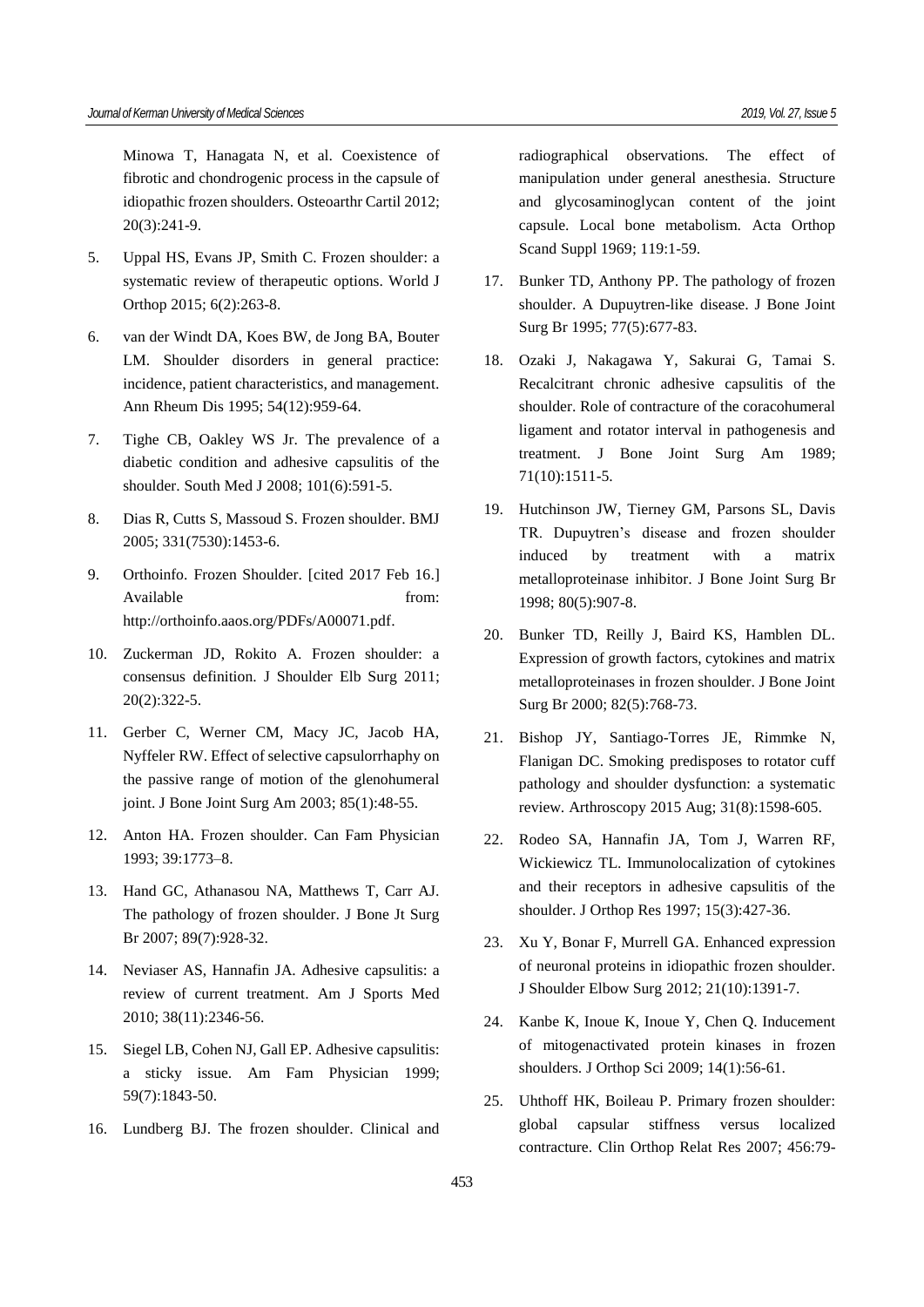84.

- 26. Maund E, Craig D, Suekarran S, Neilson A, Wright K, Brealey S, et al. Management of frozen shoulder: a systematic review and cost effectiveness analysis. Health Technol Assess 2012; 16(11):1-264.
- 27. William WR. Repair and Regeneration of Ligaments, Tendons, and Joint Capsule. USA: Humana Press; 2006.
- 28. Matsen F, Lippitt S. Rockwood and Matsen's The Shoulder. 4th ed. Philadelphia: Saunders 2009. p.1064-112.
- 29. Ewald A. Adhesive capsulitis: a review. Am Fam Physician 2011; 83(4):417-22.
- 30. Oliva F, Berardi AC, Misiti S, Maffulli N. Thyroid hormones and tendon: current views and future perspectives. Concise review. Muscles Ligaments Tendons J 2013; 3(3):201-3.
- 31. Huang SW, Lin JW, Wang WT, Wu CW, Liou TH, Lin HW. Hyperthyroidism is a risk factor for developing adhesive capsulitis of the shoulder: a nationwide longitudinal population-based study. Sci Rep 2017; 4:4183.
- 32. Lequesne M, Dang N, Bensasson M, Mery C. Increased association of diabetes mellitus with capsulitis of the shoulder and shoulder-hand syndrome. Scand J Rheumatol 1977; 6(1):53-6.
- 33. Harryman DT 2nd. Shoulders: frozen and stiff. Instr Course Lect 1993; 42:247-57.
- 34. Bunker TD, Esler CN. Frozen shoulder and lipids. J Bone Joint Surg Br 1995; 77(5):684-6.
- 35. Emig EW, Schweitzer ME, Karasick D, Lubowitz J. Adhesive capsulitis of the shoulder: MR diagnosis. AJR Am J Roentgenol 1995; 164(6):1457-9.
- 36. Mengiardi B, Pfirrmann CW, Gerber C, Hodler J, Zanetti M. Frozen shoulder: MR arthrographic findings. Radiology 2004; 233(2):486-92.
- 37. Gokalp G, Algin O, Yildirim N, Yazici Z. Adhesive capsulitis: contrast-enhanced shoulder MRI findings. J Med Imaging Radiat Oncol 2011; 55(2):119-25.
- 38. Neviaser RJ. Painful conditions affecting the shoulder. Clin Orthop Relat Res 1983; (173):63-9.
- 39. Binder AI, Bulgen DY, Hazleman BL, Tudor J, Wraight P. Frozen shoulder: an arthrographic and radionuclear scan assessment. Ann Rheum 1984; 43(3):365-9.
- 40. Ryu KN, Lee SW, Rhee YG, Lim JH. Adhesive capsulitis of the shoulder joint: usefulness of dynamic sonography. J Ultrasound Med 1993; 12(8):445-9.
- 41. Hanchard N, Goodchild L, Thompson J, O'Brien T, Davison D, Richardson C, et al. Evidence-based clinical guidelines for the diagnosis, assessment and physiotherapy management of contracted (frozen) shoulderv.1.6, 'standard' physiotherapy. [cited 2017 Feb 16] Available from: http://www.flexphysiotherapy.com.au/upload/page s/info2v2/hanchard-frozen-shoulder-guidelines-2011.pdf.
- 42. Page P, Labbe A. Adhesive capsulitis: use the evidence to integrate your interventions. N Am J Sports Phys Ther 2010; 5(4):266-73.
- 43. Hannafin JA, Chiaia TA. Adhesive capsulitis. A treatment approach. Clin Orthop Relat Res 2000; (372):95-109.
- 44. Hazelman BL. The painful stiff shoulder. Rheumatol Phys Med 1972; 11(8):413-21.
- 45. Neviaser JS. Adhesive capsulitis and the stiff and painful shoulder. Orthop Clin North Am 1980; 11(2):327-31.
- 46. Bulgen DY, Binder AI, Hazelman BL, Dutton J, Roberts S. Frozen shoulder: prospective clinical study with an evaluation of three treatment regimes. Ann Rheum Dis 1984; 43(3):353-60.
- 47. Kennedy JC, Willis RB. The effects of local steroid